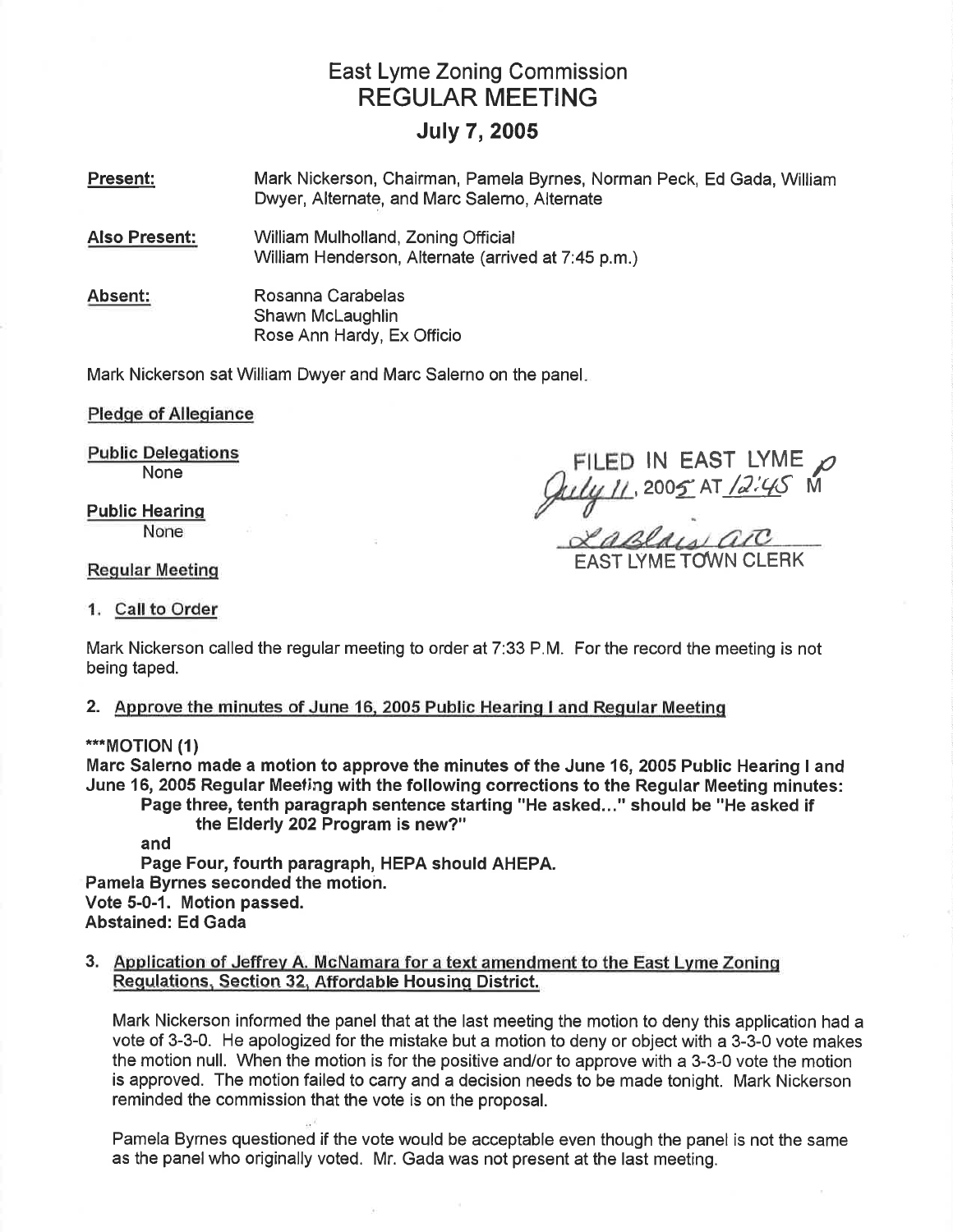Mark Nickerson said Mr. Gada was the only one not on the panel at the last meeting. He stated he is comfortable with the vote.

Mr. Dwyer is against the motion

Mark Nickerson is against the motion. He would like to see the proposal submitted in separate issues.

Mr. Mulholland said the first item under new business is an application for the Elderly Program 202

Marc Salerno is against the motion.

Pamela Byrnes is for the motion

\*\*\*MOTION (2)

Marc Salerno made a motion to approve the application of Jeffrey A. McNamara for a text amendment to the East Lyme Zoning Regulations, Section 32, Affordable Housing District. Pamela Byrnes seconded the motion.

Vote 1-5-0. Motion failed. ---APPLICATION DENIED--- Against: Marc Salerno, Ed Gada, Mark Nickerson, Norman Peck and William Dwyer.

#### Old Business

1. Stormwater

No discussion.

2. Aquifer Protection

No discussion.

#### New Business

1. Application of Terry Mitchell to amend Section 32 of the East Lyme Zoning Regulations to allow Affordable Elderly Housing (Program 202 as administered by the United States Department of Housinq and Urban Development.)

Mark Nickerson asked that this Application be scheduled for public hearing.

2. Application of Niantic Main Street to amend the East Lvme Zoninq Requlations to permit outdoor dining/patios and to modify Section 25.5 by eliminating the restriction permitting apartments (Mixed Use) onlv over retail and office uses in CB Zones.

Mark Nickerson asked that this Application be scheduled for public hearing.

3. Application of Strive. LLC. for a Special Permit for a mixed use at 247-249 Main Street. Niantic, Connecticut. This property is further identified as East Lyme Assessor's Map 12.1, Lot 108.

Mark Nickerson asked that this Application be scheduled for public hearing.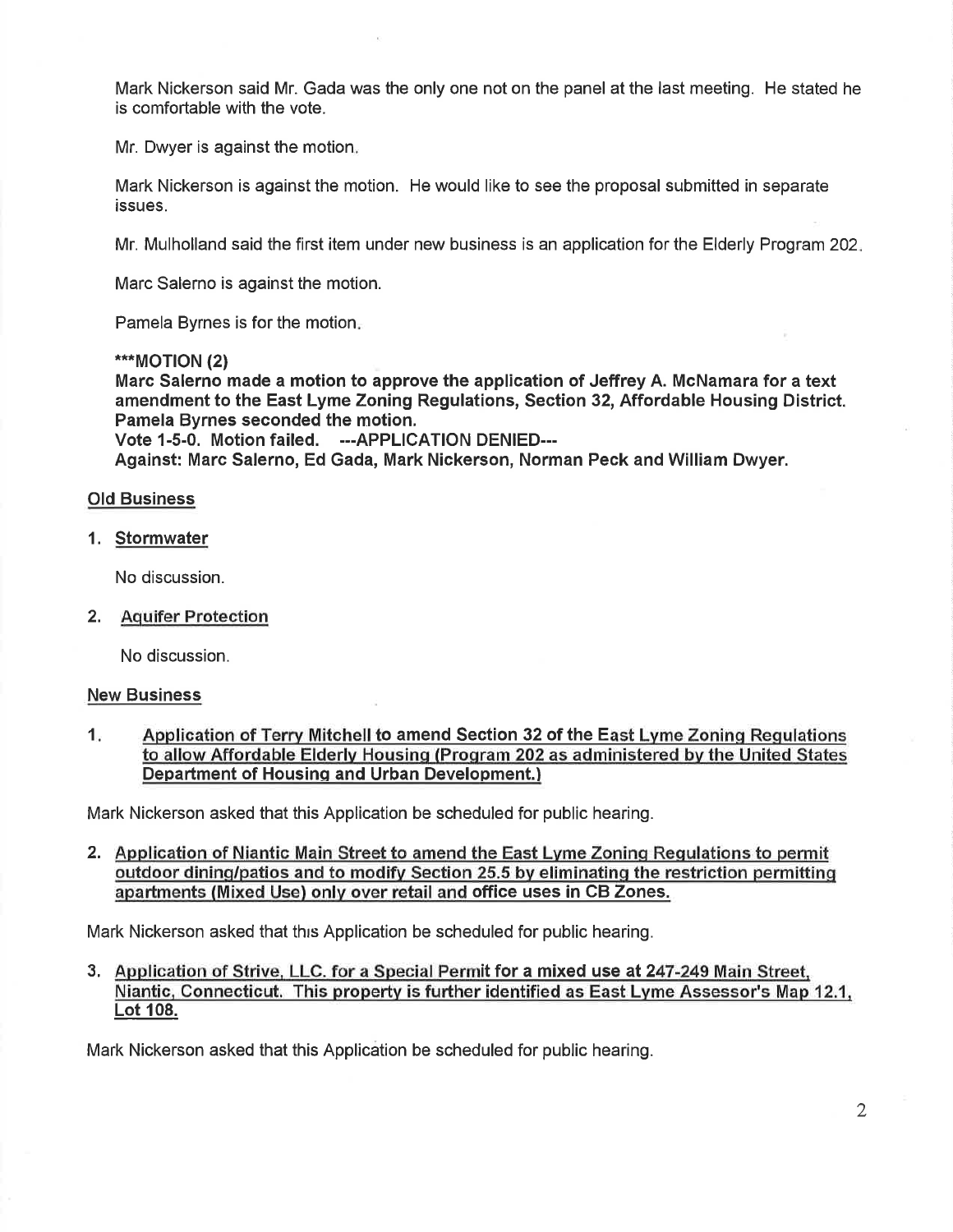4. Application of Theodore A. Harris, agent for Real Estate Service for a site plan/zoninq approval for an affordable housing development to be known as Sea Spray Condominiums located off of Libertv Wav and Freedom Wav. Niantic. Connecticut.

Mark Nickerson asked that this Application be scheduled for public hearing.

5. Application of Gersham. Brown & Associates for a Coastal Area Site Plan to construct a free standing retail building at property located at 55-88 Pennsylvania Avenue, Niantic. Gonnecticut. The propertv is further identified as East Lvme Assessor's Map 12.1. Lot 13.

Mark Nickerson asked that this Application be scheduled for public hearing.

## 6. Anv business on the floor. if anv bv the maioritv vote of the Commission

None

# 7. Zoninq Official

Mr. Mulholland reminded the Commission they are going to be very busy. The Landmark Application has been scheduled for public hearing at the Special Meeting on August 18. He said he would try to schedule things so meetings are not so hectic.

Mark Nickerson reminded the Commission that back to back meetings might have to be scheduled to comply with time constraints. Mark Nickerson suggested keeping Thursday nights available for meetings.

Mr. Mulholland said he spoke to Mrs. Carabelas and she has been unable to attend meetings due to personal reasons.

Pamela Byrnes said October is a busy travel month for her and she will forward the dates she already has scheduled to Mr. Mulholland.

Mr. Mulholland said he would promptly work on the schedule and get it to Commission members. He said he will try not to schedule items on the regular meeting agenda on the nights there is public hearings.

## 8. Comments from Ex-Officio

None given. The ex-officio was not present at the meeting.

# 9. Comments from zoninq board liaison to Planning Commission

None given

## 10. Comments from Chairman

Mark Nickerson said he sent a letter to Stop and Shop regardlng the rip-rap. The letter gave them a deadline to respond. The rip-rap has settled and it is worse.

Pamela Byrnes said they managed to grow grass down the road. She also commented the sign with the arrow is awful.